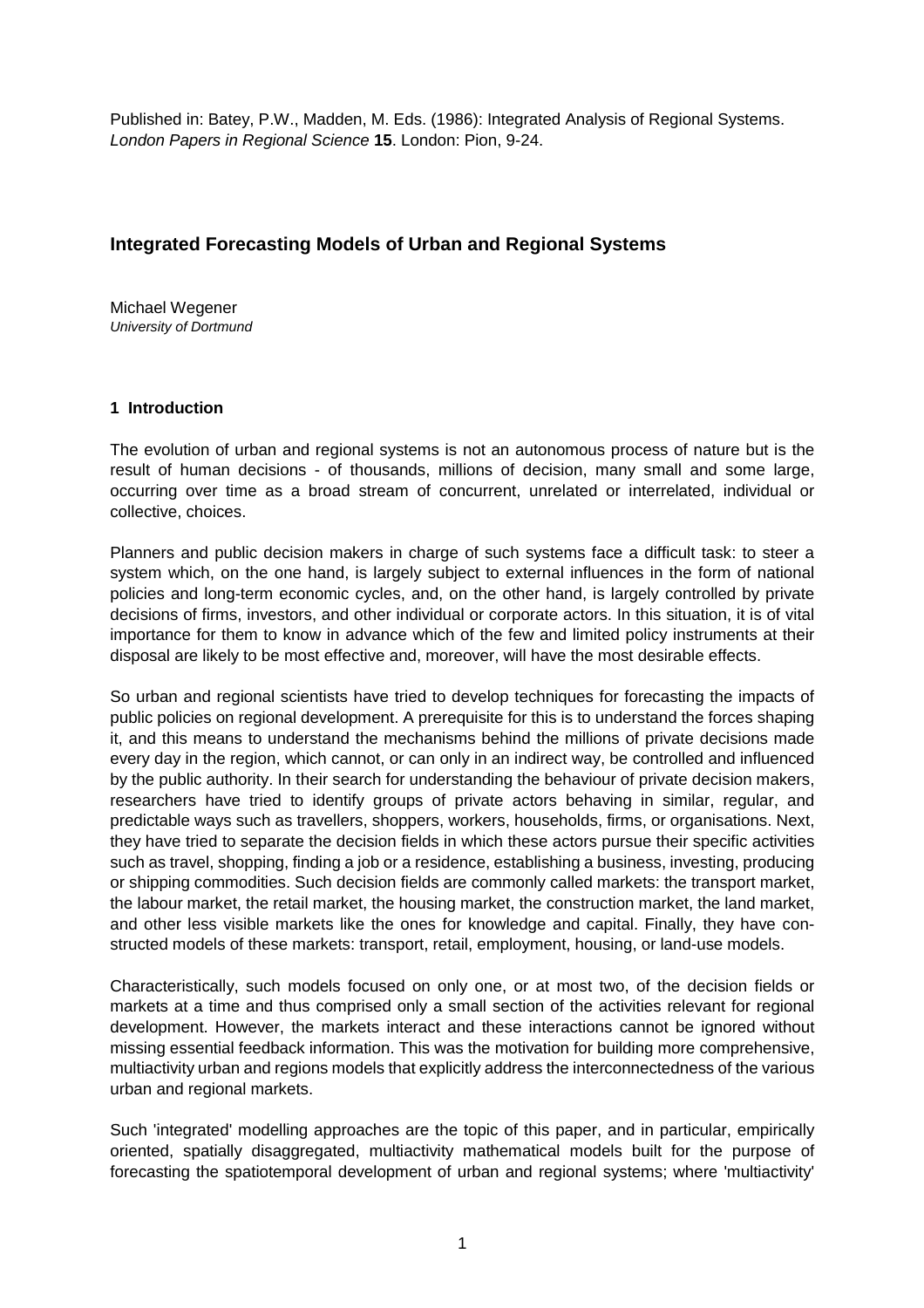indicates that the models include more than one sector or field of human activity, such as employment, population, housing, and transport, and 'urban and regional systems' may be anything from a town to a system of regions in a nation.

The paper is not a comprehensive review of all existing models of this kind, but focuses on one aspect of their definition, the multiactivity or *integration* aspect. In particular an analysis is given of how in these models the economic, demographic, etc. subsystems are linked, that is, which interactions or feedbacks between them are recognised in the models and how. The discussion starts from an 'ideal' comprehensive urban-regional model encompassing many conceivable aspects of potential relevance for regional policy making. Then a few typical urban and regional models will be reviewed and compared with this comprehensive model in terms of completeness and feedback structure. Two basic approaches to linking the subsystems of integrated models are distinguished: in 'unified' models, one algorithm or system of equations is used to model all subsystems, whereas in 'composite' models specialised, and hence, different, submodels are used for each subsystem.

Unified modelling approaches are superior in terms of coherence and internal consistency, but it is frequently necessary to sacrifice essential detail with respect to subsystem specification. Composite approaches, on the other hand, have no restrictions as to how single-activity subsystems are modelled, but face the problem of consistently linking them. In the paper, typical examples of both types of models are identified and their advantages and disadvantages discussed. It is the purpose oft the paper to show that the integration of subsystems in a multiactivity modelling framework is a largely unresolved and widely neglected problem.

## **2 A model of integrated models**

To provide a framework for the subsequent discussion, an 'ideal type' multiactivity urban-regional model is sketched out in this section<sup>1</sup>. Figure 1 is a compact diagrammatic representation of such a model. Each box in the diagram represents a group of variables or rather the set of equations generating them. Adjacency of boxes indicates that their contents are closely interrelated by causal (or definitional) links. The directions of links shown are the ones considered to be the most important; in fact, at this level of aggregation most links are bidirectional. The numbers in the boxes are referred to in the following discussion. The letters in circles on the edges of boxes indicate policy instruments.

### 2.1 Model subsystems

It is immediately obvious the model in Figure 1 is a tow-level system. The top half represents a 'regional' model in a 'national' framework', the lower half an 'urban' model. These designations are only labels indicating the spatial nesting of the two levels: the 'urban' level may equally well comprise a number of communities, and the 'national' framework may also be a state or a province and any larger spatial entity for which aggregate economic and demographic forecasts exist. The 'urban' level is always subdivided into geographical subunits called zones. The 'regional' level is normally multiregional, but may also consist of only one region with the remainder of the 'national' system being the 'rest of the world'. Furthermore, it is possible to conceive of the model as having only one spatial level. In that case, either the 'urban' level is left out entirely, or the 'regional' level is substituted by exogenous trajectories of total employment and population of the urban region.

 $\overline{a}$  $1$  The idea of using a fictitious model as a frame of reference was borrowed from Bolton (1980a).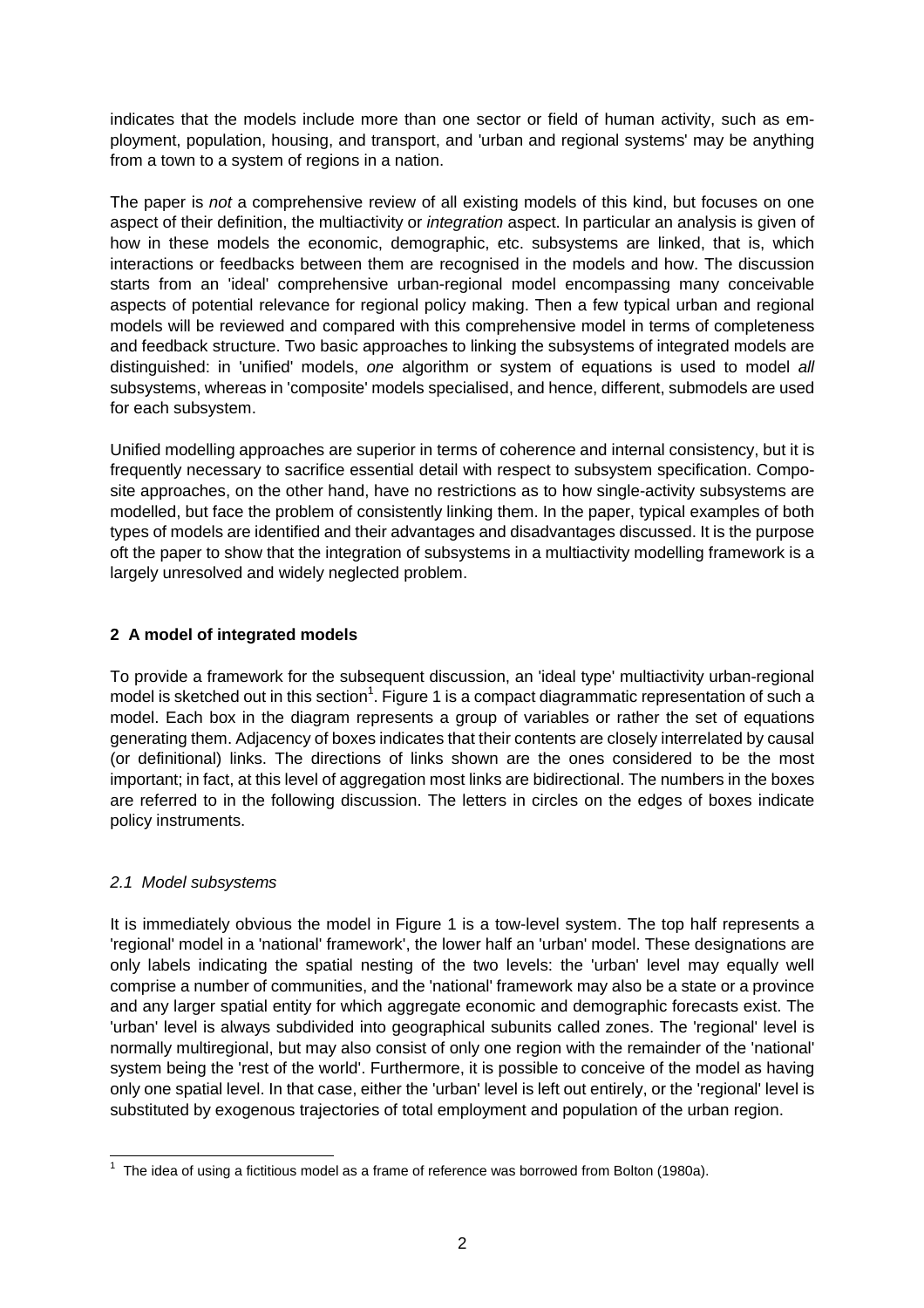

**Figure 1**1. A model of integrated models.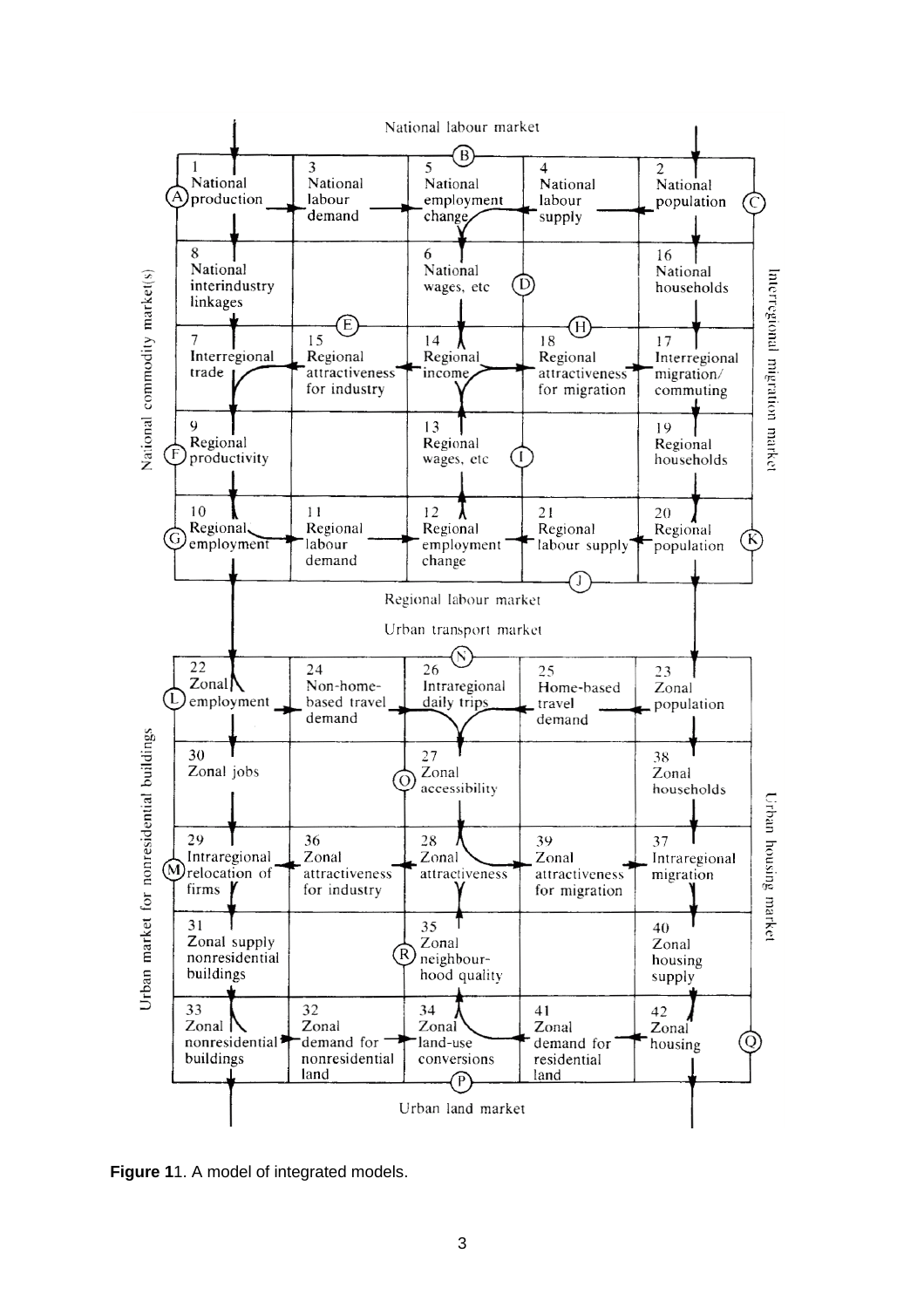A second observation that can be made is that the model is organised by markets. Eight markets can be distinguished:

- the national labour market,
- the national commodity market,
- the national (interregional) migration market<sup>2</sup>,
- the regional labour market,
- the urban transport market,
- the urban market for nonresidential buildings,
- the urban housing market,
- the urban land market.

Each of these markets is placed between two corner boxes of the model diagrams representing major stock variables of the urban-regional system: on the left-hand side, they refer to the production or employment sphere:

- national production,
- regional employment,
- zonal employment,
- zonal nonresidential building,

whereas on the right-hand side they refer to the population or household sphere:

- national population,
- regional population,
- zonal population,
- zonal housing.

Each market itself is represented by three boxes: the two outer boxes next to the corner boxes spell out the relevant demand and/or supply variables, and the box in the centre of each market contains the transactions occurring in each of them:

- employment change, national,
- interregional trade flows,
- interregional migration,
- employment change, regional,
- intraregional daily trips,
- intraregional relocation of firms,
- intraregional migration,

l

- zonal land-use conversions.

Feedbacks between the various markets are represented by the boxes in the centre of each model diagram; they take the form of signals in terms of attractiveness indicators, the most prominent being on the regional-national level regional income, and on the urban level zonal attractiveness including accessibility.

Like any abstraction, the diagram has many weaknesses. An important one is that prices do not appear explicitly, but have to be associated with the demand and supply variables implicitly. Another deficiency is that the transport system is not shown at all at the regional-national level and only implicitly at the urban level. The same applies to land supply, that is, the existing land-use

 $^{\rm 2}$  Interregional migration is not normally understood to be a market, but in fact has all the essential properties of one with potential migrants representing demand and regions representing supply and competing for skilled tax-paying in-migrants.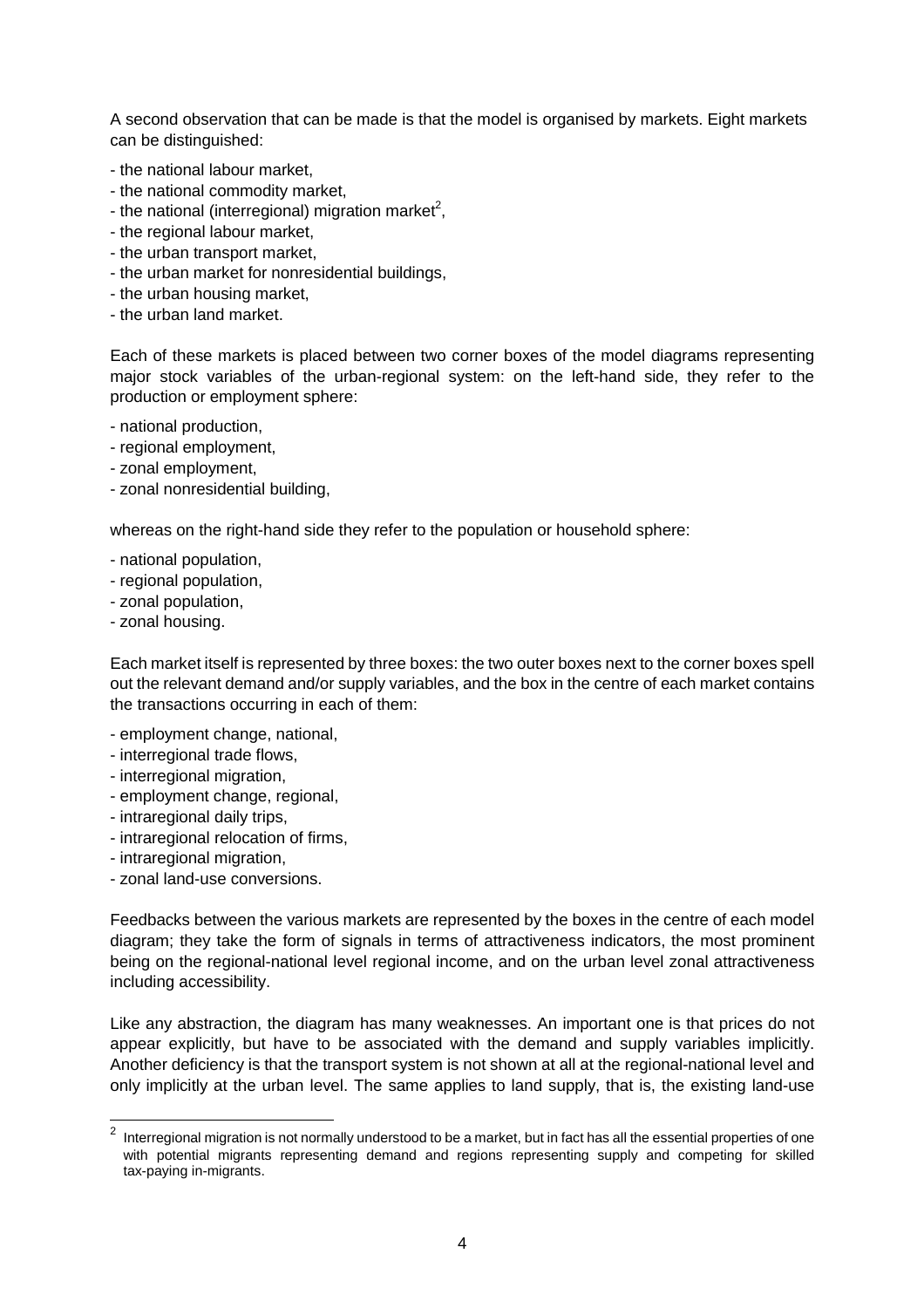pattern, at the urban level. More serious may be that, at the regional-national level, policy-relevant subsystems, such as the capital market, investment and credits, are not represented in explicit terms. At the urban level, important policy fields like nontransport infrastructure and environmental policy are not represented directly. Nevertheless, within these limitations, the diagram may serve as a fairly comprehensive representation of on urban-regional system as seen from the point of view of an urban-regional policymaker.

### 2.2 Causal links

Now the most important causal links and feedbacks within this model of a model will be outlined briefly using the numbering system in Figure 1.

National production by industrial sector (1) and national population (2) by age and/or sex cohorts (preferably also by nationality, occupational skill, and other classifications) may be endogenously forecast, but more frequently will be taken from national projections prepared by or for the national government; therefore it will not be of concern here how these projections are generated. Given sectoral productivity forecasts (3) and assumptions about the future labour force participation (4), changes in national employment or unemployment rates (5) can be derived, and these together with assumptions about union-industry relations may give rise to forecasts of wages, unemployment benefits, savings, and spending at the national level (6) - but all this, too, may be endogenous to the model.

We next ask, following the top-down convention, how growth or decline of industrial sectors as predicted at the national level will affect individual regions. Here the prediction of interregional trade flows (7) by an interregional input-output framework based on nationally derived interindustry linkage coefficients (8) may be one of several possible ways of answering this question, and this will, with appropriate productivity forecasts for the region of interest (9), yield sectoral employment forecasts for the region (10).

Regional employment (10) and the resulting demand for labour (11) will affect the employment-unemployment balance on the regional labour market (12) and hence regional wages, unemployment benefits, savings, end expenditures (13). These make up the most important factor of regional attractiveness - regional income (14) - and, together with other less tangible locational factors, establish the comparative attractiveness of the region for industry (15), in particular for nonbasic industries subsisting on the income generated in the region.

On the population side, a transformation of national populations (2) into households (16), the relevant economic agents, seems necessary. Households are the decision units for interregional, that is long-distance, migration (17), which is still largely employment-oriented and hence a function of income differences between the regions (18). In-migrant households plus stayer households make up the future households of the region (19), but, in addition, households change in age, income, size, etc. over time, that is, they have to undergo an 'ageing' process. The same applies to regional population (20): it changes through migration as well as through births, ageing, and deaths, and, of course, all changes of households and population need to be consistent in the model. Last, regional population (20) determines the labour supply in the region (21) and thus the employment level (12), income composition (13), total regional income (14), and the attractiveness of the region for industry (15) as well as for further migration (18).

At the urban level of the model, again total employment and total population on the next higher spatial level are the points of departure. Zonal employment (22) and zonal population (23) give rise to non-home-based (24) and home-based (25) travel demand which, subject to the existing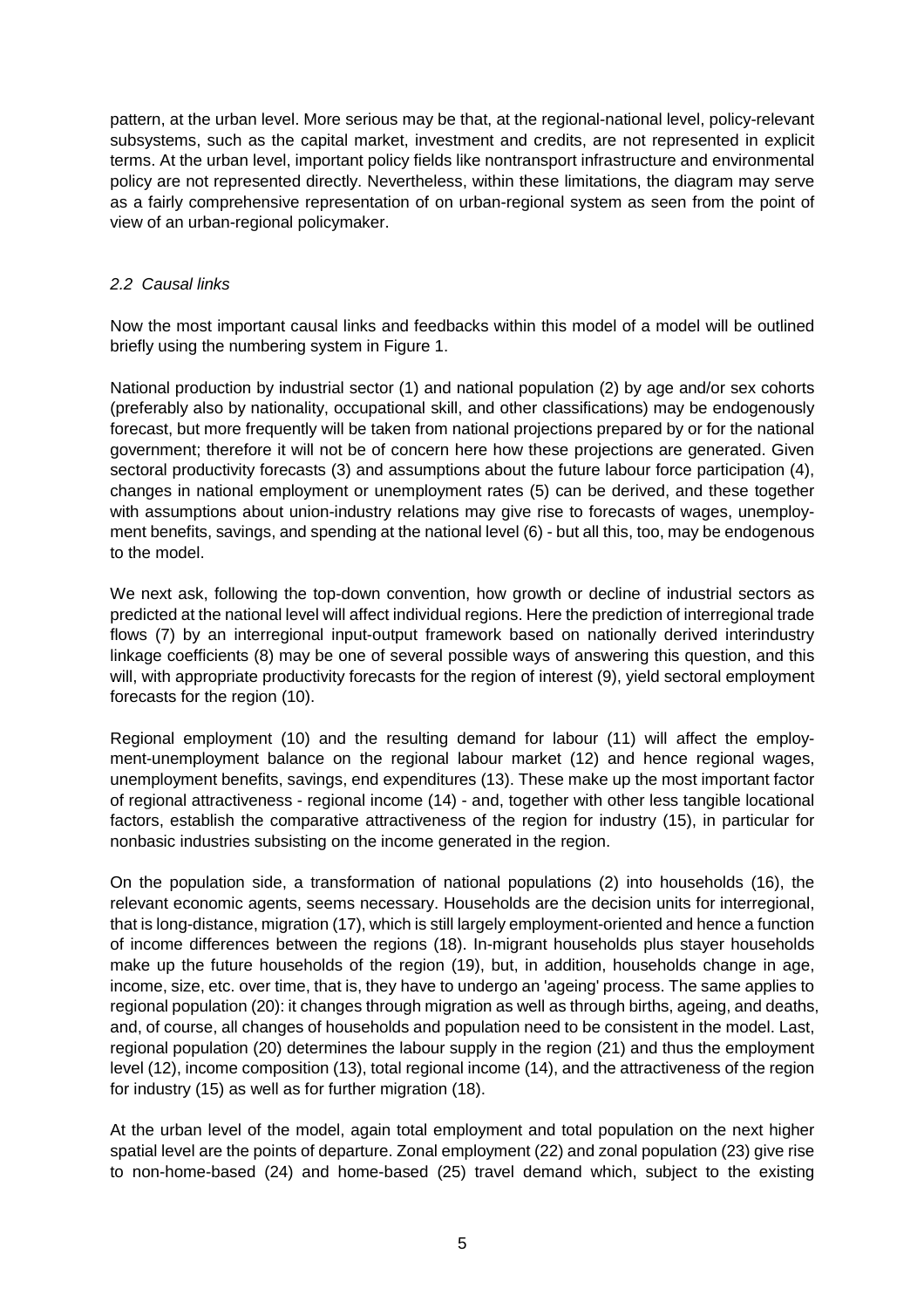transport supply, result in the pattern of daily intraregional freight and person trips (26). This trip pattern reflects the spatial structure of the urban system and gives rise to accessibility indicators (27) which constitute an essential part of the attractiveness of the zones in the region (28).

Future zonal employment by industry (22) is a function of total regional employment by industry (10), but also of intraregional relocation decisions of firms (29). For firms, employment must be converted to jobs (30) for which workplaces of different size and locational requirements must be provided. These represent the demand for offices, factory buildings, shops or warehouses in the urban market for nonresidential buildings; the supply may consist of new or vacant buildings (31). New industrial and commercial buildings consume land (32) and are added to the existing stock (33), which in addition undergoes processes of degradation, rehabilitation, or displacement. Changes in land use (34) affect the neighbourhood quality of a zone (35), which represents, besides accessibility (27), the other important component of the attractiveness of a zone (28). Zonal attractiveness for industry (36) is an input to relocation decisions of firms (29) and as such may lead to clustering or separation effects between groups of industries.

Future zonal population (23) is the combined outcome of demographic change and migration. Migration can be divided into intraregional migration (37) and in-migration to and out-migration from the region as predicted at the regional-national level (17). Both kinds of migration again require the transformation of population into households (38). The main determinants of intraregional, that is, short-distance, migration are changes in size and income of households during their life cycle, zonal attractiveness for migration (39),and housing supply (40). Housing supply may be new housing, in which case it has to compete on the land market with other, more profitable, land uses (41), but in large part consists of existing stock vacated by other households (42). As in the case of nonresidential buildings, the housing stock continuously changes in composition through degradation, rehabilitation or displacement.

### 2.3 Policy instruments

Policy instruments at the national level comprise the traditional instruments of national economic policy, such as taxes, regulations, credits, subsidies, and government consumption (A), unemployment benefits (B), and special transfers, that is, housing allowances, to certain groups of the population (C), but may also include, for instance, interventions into union-industry negotiations through wages or work-time controls (D). Region-specific policies addressing the economy include public infrastructure investments for increasing the attractiveness of the region for industry (E), technology and innovation programmes (F), or direct subsidies to certain industries in the region (G). Other regional policies may address the population of the region either through monetary incentives for in- or out-migration (H), local taxes (I), training programmes for unemployed workers (J), or direct transfer payments given to specific parts of the population in the region (K).

At the urban level, the repertoire of policy instruments to influence the economic development of the urban region is limited. Direct subsidies (L) or relocation assistance (M) given to individual firms may attract some employment or prevent the loss of some, but will not in general fundamentally change the competitive position of the region. More policy options are available to improve the residential quality of the region. Upgraded public transport services (N) or new road construction (O) may increase the accessibility of workplaces and services, land-use controls (P) and neighbourhood improvement schemes or new public facilities (R) may increase the attractiveness of residential areas, and public housing programmes (Q) may contribute to reducing imbalances in the housing market.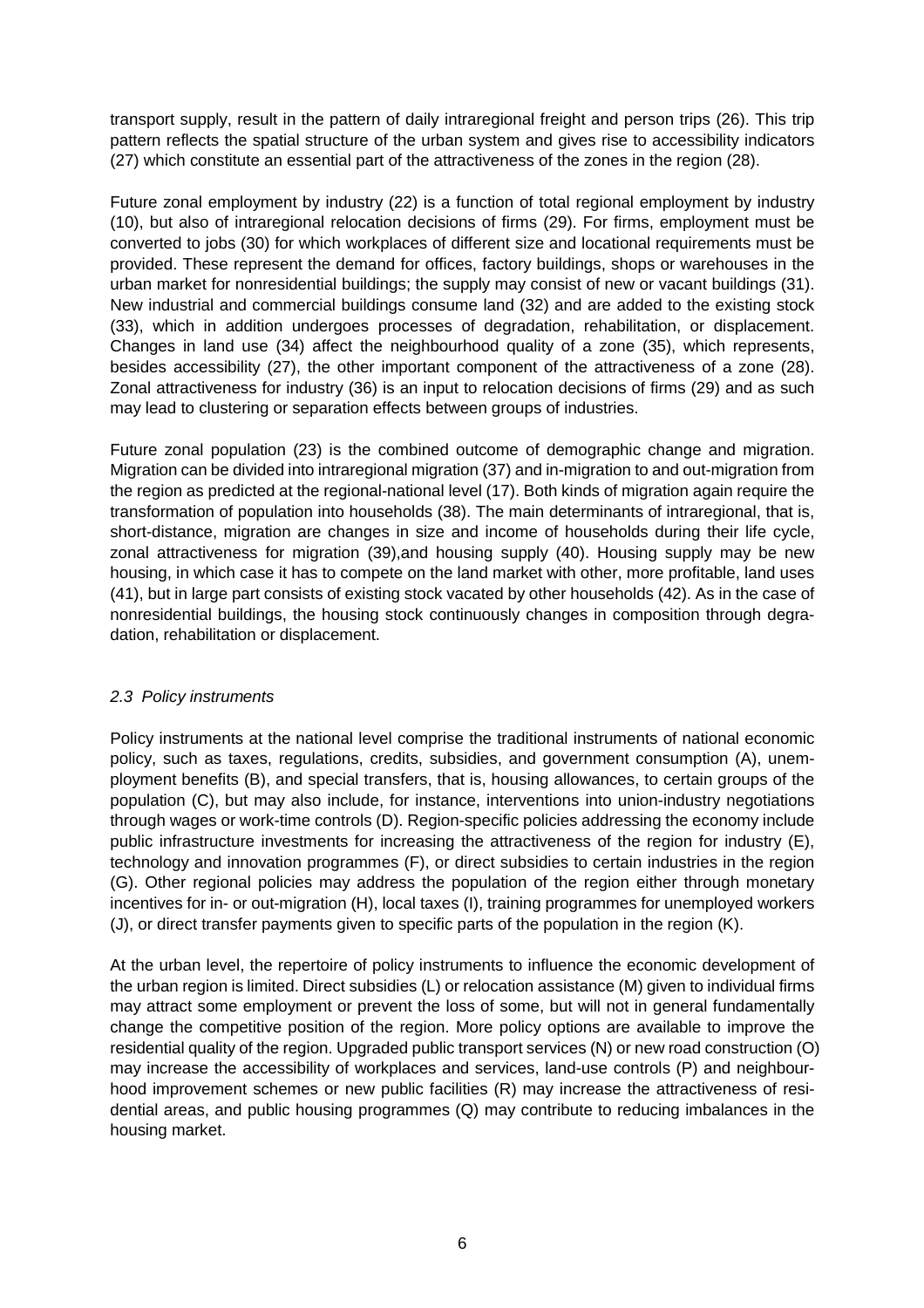### **3 Existing integrated models**

It would be unreasonable to postulate that any real model should contain all the subsystems, causal links and policies listed in the preceding section. However, every one of them has been considered important by at least some modellers and might therefore be a candidate for inclusion in an 'integrated' urban-regional model, if the word is to have any meaning at all. Hence it seems worthwhile to take a look at a few existing multiactivity urban and regional models to see which of the subsystems and interrelationships are treated in most of them and how. However, no complete review of all existing such models will be attempted here. Such reviews have been undertaken by Bolton and Chinitz (1980) for US multiregional models and by Issaev et al. (1982) in the course of an extensive survey on multiregional models at the International Institute for Applied Systems Analysis (IIASA). As far as regional models are concerned, the following passages draw on these sources. The observations on urban models are based in part on an earlier analysis (Wegener, 1982a).

### 3.1 Comprehensiveness

The most striking observation to be made is that to date there exist no urban and regional models that come anywhere near what has been described as an 'integrated' model in the preceding section.

Bolton and Chinitz (1980) looked at six operational multiregional models developed in the United States of America and found that none of them covered even the major components of the economic subsystem. For instance, production and consumption were both endogenised in only four of the six models. Of the forty-nine multiregional 'economic' models studied in the IIASA survey, only ten contained a 'complete' representation of the economic system such that production, employment, investment and prices or wages were endogenous (Rietveld, 1982), and in eighteen models either production or employment were not represented at all. Population was endogenous in only twenty-five of the forty-nine models, but in only four of these was population broken down into age-sex cohorts, a prerequisite for the application of biometric forecasting techniques. Only seventeen of the models predicted interregional migration flows, and only nine took account of interregional commuting. Not surprisingly, in most models the representation of the labour market was rather crude, with regional unemployment being determined endogenously in only twenty-one of the forty-nine models.

At the urban level, the situation is not much different. It is ironic that there was a, now historical, debate about 'large-scale' urban models (Lee, 1973), because in fact there never have been, and there are not today, any really comprehensive urban models. This can be demonstrated by looking at a sample of twenty-two multiactivity urban models<sup>3</sup>.

Of these twenty-two models, only very few come close to covering all four urban subsystems represented in the lower half of Figure 1. Most models remain within the nested employment-population relationship introduced by the Lowry (1964) model, usually with a few extensions into other subsystems. Following the example of the Lowry model, all twenty-two models include a residential-location submodel; indeed it is the only subsystem present in all models. The next most

<sup>&</sup>lt;u>3</u><br>3 The twenty-two urban models were in chronological order: Lowry (1964); Garin (1966); EMPIRIC (Hill, 1965); NBER (Kain et al., 1976); Berechman (1976); Boyce (1977); Los (1978); TRANSLOC (Lundqvist, 1978); ARC (Geraldes et al., 1978); ITLUP (Putman, 1980; 1983); TOPAZ (Brotchie et al., 1980); LILT (Mackett, 1980); Toronto (Said and Hutchinson, 1980); Turin (Bertuglia et al., 1980); MRRM (Oguri, 1980); SILUS (Mehta and Dajani, 1981); Brussels (Allen et al., 1981); Choukroun and Harris (1981); Anas (1981; 1982); Beaumont et al. (1981); Dortmund (Wegener, 1982b); Merseyside (Madden and Batey, 1983; 1986); Tokyo (Nakamura et al., 1983).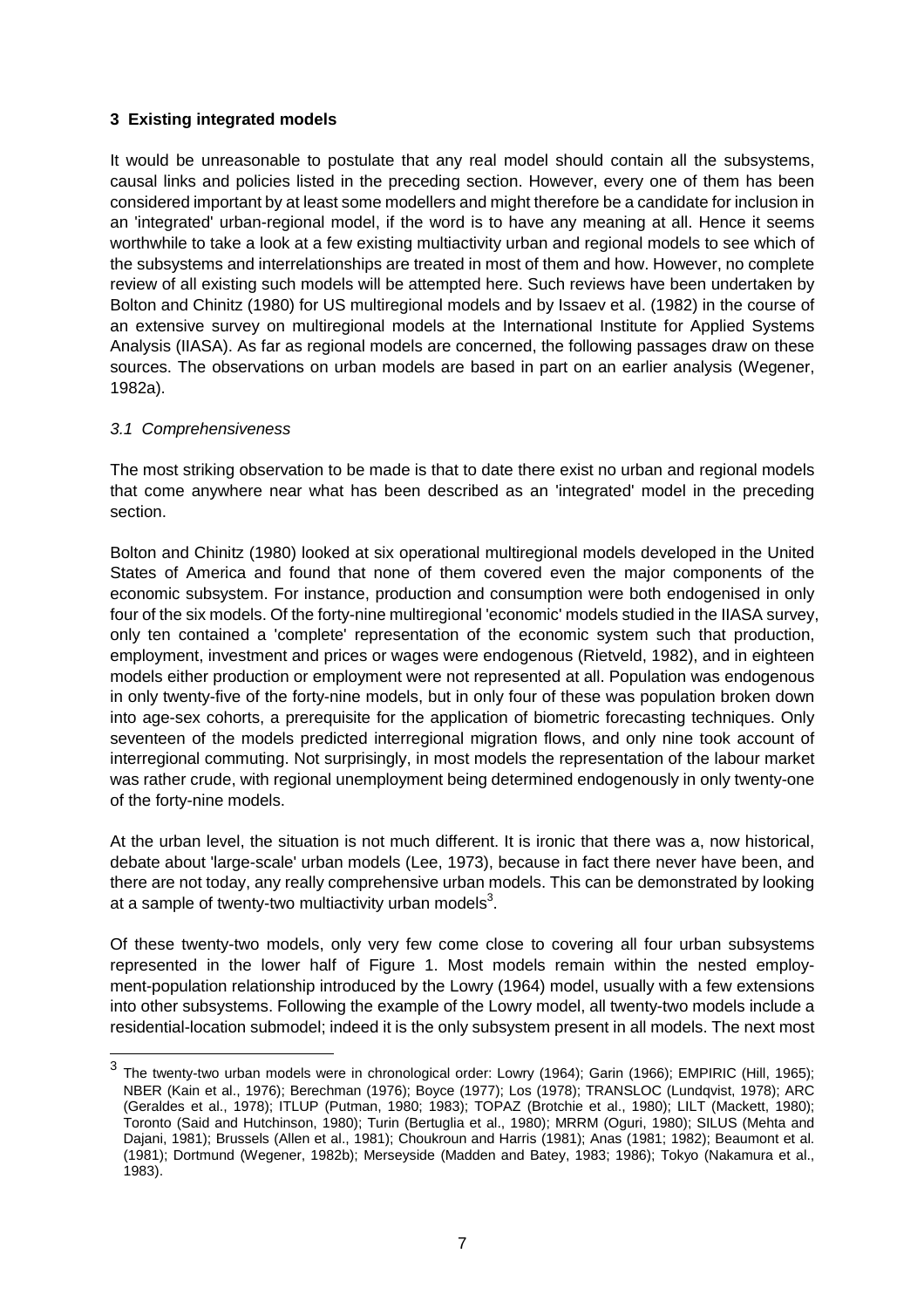frequent activity modelled is retail and/or household=serving employment, which is endogenous in seventeen of the twenty-two models. That is somewhat surprising as these sectors make up only a relatively small fraction of total employment, but may be explained by the fact that well-known model types exist for modelling retail and household-serving employment. Models for locating nonservice employment are contained in only twelve models, which means that in the remaining models the location of basic employment has to be provided exogenously, as virtually all residential location submodels in the sample rely in some way on the work-to-home spatial relationship.

Perhaps the most starling result of the analysis is that only a minority of seven models take the ageing of the population and/or the formation of households into account, and only three models explicitly model migration. However, the increase or decrease of population and changes of households in times of income and size during their life cycle largely determine the volume and composition of the demand for housing in the region. So it is not surprising that only nine models of the sample have an endogenous housing-supply submodel. To have no such submodel means either to assume that housing is perfectly elastic to demand changes or to specify the housing supply exogenously. if the number of vacancies in the housing stock is low, specification of the housing supply may eliminate the need for a residential model altogether. If, however, a housing supply model is present, a kind of land-use accounting framework seems to be necessary, as scarcity of vacant buildable land is one of the major forces behind the spatial deconcentration of contemporary urban regions. Yet there are three models in the sample, which have a housing-supply model, but no land-use submodel. A similar critique may be applicable to the ten models which contain an employment location submodel without taking the supply of industrial or commercial land into account. Only four models explicitly model nonresidential buildings, although these may in certain parts of to an urban region by far outnu8mber residential buildings.

If we recall that this category of urban models was originally described as land-use transportation models, the treatment of the transport subsystem in most of them is disappointing. Seven of the twenty-two models have no endogenous transport submodel at ll (some of them use fixed travel times or cots as input); of the remaining fifteen models only eight distinguish more than one mode. However, in ten models, congestion in the transport system is endogenous, which seems to be a misdirection of effort if the rest of the model is rather crude. In only two models is car ownership – one of the most important driving forces of spatial development – endogenously determined as a function of household income.

The last observation points to a common weakness of the majority of urban models: their general lack of economic variables and relationships, namely of prices and elasticities. Housing prices and rents are endogenous in only eight models, land prices in seven models, and rents for industrial or commercial buildings in only one. In line with this obvious lack of interest in the economic side of urban development, in most models, household incomes, if present at all, are exogenous. Only four models contain a representation of the regional labour market, of labour force participation, and of their combined effect on unemployment and household incomes.

### 3.2 Feedback structure

Even if there exist no really integrated urban and regiuonal models to date, many efforts have been made to link individual subsystems of the urban-regional system, and this has been an area of important theoretical and technical advances. Some of them are summarised below.

One line of development started from the original spatial interaction model as formulated by Wilson (1967) in the framework of entropy maximisation. Used as a transport model, the spatial interaction model predicts transport flows between origins and destinations. Used as a location model as in the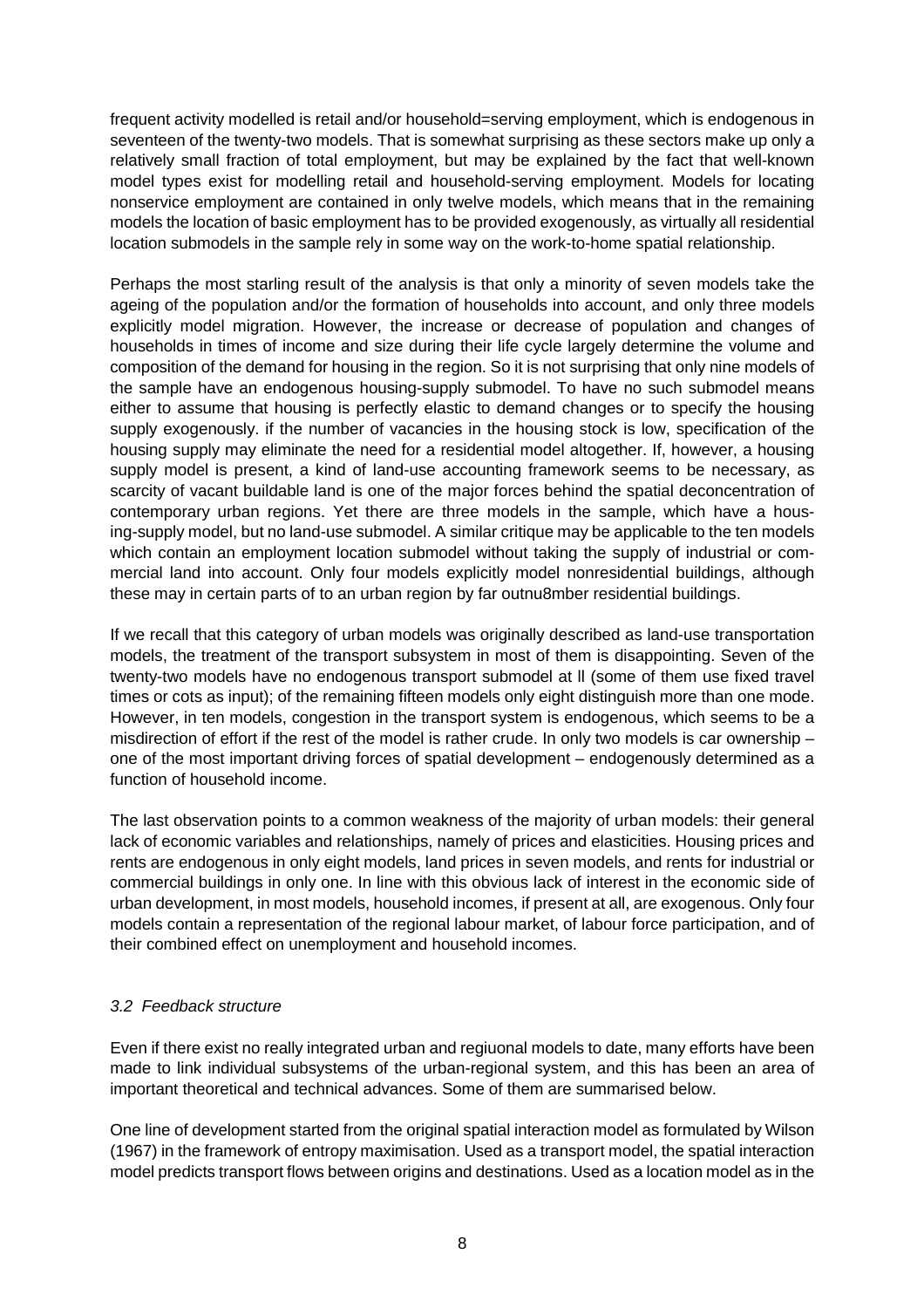Lowry model, it predicts an equilibrium combination of flows and locations. The latter application has been the starting point for a number of generalisations and extensions aimed at consistently linking two or more subsystems of the urban-regional system by embedding it into a nonlinear constrained optimisation framework. The general idea is to formulate the relationship between the two subsystems as constraints of one process on the other and the solve the spatial interaction model under these constraints. Examples of this kind of integration effort are models linking transport and location (Boyce, 1977; Los, 1978) or models inking two or more urban activities (Brotchie, 1978; Coelho and Williams, 1978; Sharpe and Karlqvist, 1980; Leonard, 1981).

A second important stream of integration approaches is connected to input-output analysis. Starting from Garin's (1966) matrix formulation of the Lowry model, there have been various efforts to develop Lowry-like allocation models in a linear input-output format (for example, Broadbent, 1973; Macgill, 1977; Batty, 1983). Of the operational models of this kind, the multiactivity disaggregated input-output model by Echenique (Geraldes et al, 1978) and the spatially disaggregated versions of the activity-commodity framework proposed by Madden and Batey (1986) seem to be the most interesting. Other recent approaches in this spirit are the multiregional model of Schinnar (1976) and Gordon and Ledent (1980).

The above approaches have in common that they are 'all of one kind', that is, one type of equation, or one algorithm, is used to represent the whole system modelled. Hence for these and similar models the term 'unified' multiactivity models has become common.

In strong contrast to the modelling philosophy aimed at a unification of formerly heterogeneous modelling approaches, another modelling strategy has been followed by many modellers working in the field of empirical model application. This strategy postulates that each subsystem should be modelled with the most appropriate, that is, most specific, model type available, and, as most subsystems have a different structure, the resulting model types are different. Models constructed along the lines of this modelling strategy will here be called 'composite' models.

A well-known urban model of the 'composite' type is the urban simulation model developed at the National Bureau of Economic Research (Kain et al, 1976). This model contains a considerable number of submodels such as demographic, job-change, household-formation, new construction, housing market, and rent-formation submodels, and each of them is modelled in an entirely eclectic fashion using whatever available theory or modelling technique appeared to be best suited for its specific purpose. So the model contains, besides various econometric submodels, a probabilistic microsimulation part, a choice part employing logit demand functions, and a programming submodel for determining the spatial allocation of housing demand to housing supply. Further 'composite' urban models are, among others, the ITLUP (Integrated Transportation and Land Use Package) model (Putman, 1980; 1983), the Toronto model (Said and Hutchinson, 1980), the LILT (Leeds Integrated Land-use Transport Model) model (Mackett, 1980), the Dortmund model (Wegener, 1982b). and the Tokyo model (Nakamura et al, 1983). Of the regional models, perhaps the best known 'composite' model is MIMUS, the Multiuniversity Integrated Multiregional Model of the US (Lakshmanan, 1982), a cooperation between five US universities directed at linking a national economic model with an investment submodel, a labour-market submodel, an industrial complex submodel, a population submodel, and a transportation submodel in a common modelling framework.

Composite modelling approaches have the great advantage of much more flexibility in the choice of variables, relationships, and modelling techniques. However, they have to solve the additional problem of consistently exchanging information between the submodels. Typically, the submodels contain systems of simultaneous equations, for example, optimisation procedures, within their boundaries, which are designed to be executed only once during a simulation period. However,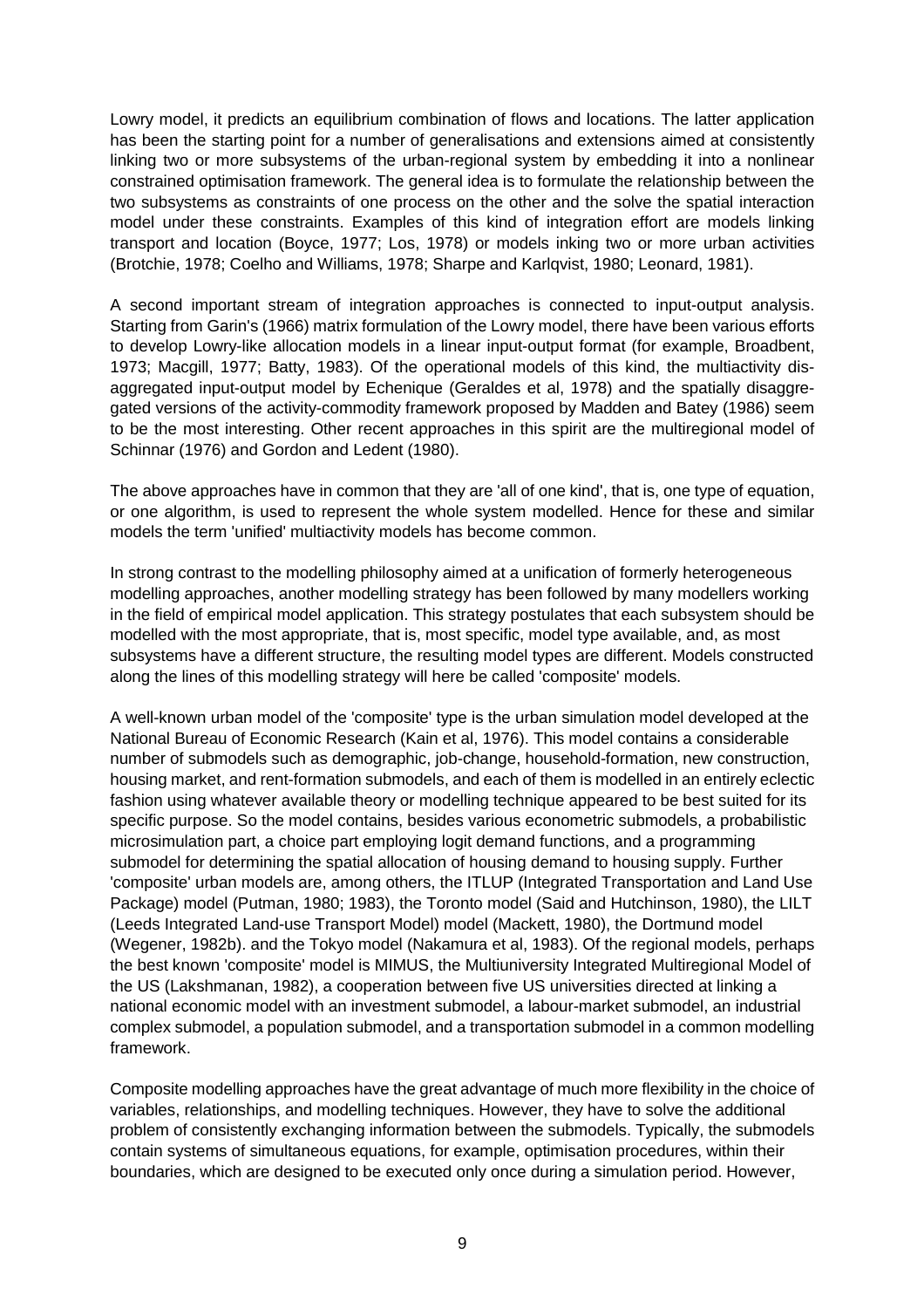each of these submodels is connected with at least one other submodel, mostly by a two-way link. This is particularly true for the transport submodel, which is bidirectionally connected with most other submodels. Moreover, several submodels operate on the same model variables at different times during the simulation period. One example is a household formation model which changes the composition of households in a zone, but so, in a different way, does a residential location or a housing-market submodel. Land use is another example, since all other activities need land and in fact compete for it where it is scarce.

So the decision of the model builder about the sequence in which to process the submodels of a multiactivity model may be crucial. To decide that submodel A is to precede submodel B means that A has priority access to scarce resources, for example, land, but will know what is going on in B only in the next simulation period. Conversely, B may get less from the scarce resources, but can utilise the results of A immediately. By his or her decision on submodel sequence, the model builder in fact decides on the implicit lag structure of the model. Such problems do not arise in 'unified' modelling approaches which in the way they are defined guarantee consistency in all their parts at all times. However. this advantage has to be paid for by the rigidity and uniformity of the structure which may be suited for many, but not for all, phenomena relevant to urban and regional policymaking. Besides that, some of the most exciting recent theoretical and technical innovations in urban and regional model building, connected, for instance, with dynamics, bifurcation, the simulation of microbehaviour, or the theory of search, have so far occurred outside the unification paradigm, and it still remains to be seen how much of this innovative potential can be amalgamated into the unified methodology. Moreover, unified models are, by definition, monolithic and hence tend to be large, and this is in conflict with the practical requirement of having small transparent modules that have clearly defined interfaces, can be developed and tested independently, and later be assembled to more complex hierarchical model structures.

### 3.3 Policy analysis

Since according to their authors virtually all urban and regional models studied were eventually designed for policy analysis, it is fair to ask what kinds of policies can in fact be investigated using them. Obviously, to forecast the impacts of a policy with a model, the model has to include Integrated forecasting models that policy among its input variables; however, it may also be sufficient if the policy can in a plausible way be transformed into a model variable which is not normally a policy variable (Bolton, 1980b). In contrast, arbitrary manipulations of input variables not related to realistic policies merely represent sensitivity tests of the model.

With this distinction one finds that amazingly few policy instruments currently being applied or discussed by urban or regional policymakers are actually represented in existing urban and regional models. Admittedly the analysis is limited because it is based only on the applications named by the authors of the model; undoubtedly, many modellers would claim that more policies could be handled by their models. Nevertheless, the evidence is unequivocal: the majority of existing models are more geared to forecasting than to policy analysis.

Of the forty-nine regional models included in the IIASA survey, twenty-two models explicitly contain some representation of national economic policy in the form of taxes, regulations, credits, subsidies, or levels of government spending. These policies have in common that they affect the level and composition of national production and employment and therefore may be associated with policy type (A) in figure 1. Other kinds of national policies are included in only a small number of models: four models predict the impacts of transfers to population (C), three those of wage controls or work-time legislation (D), and only two look into the effects of unemployment benefits or social security (B). On the regional level, public infrastructure investments (E) stand out as the most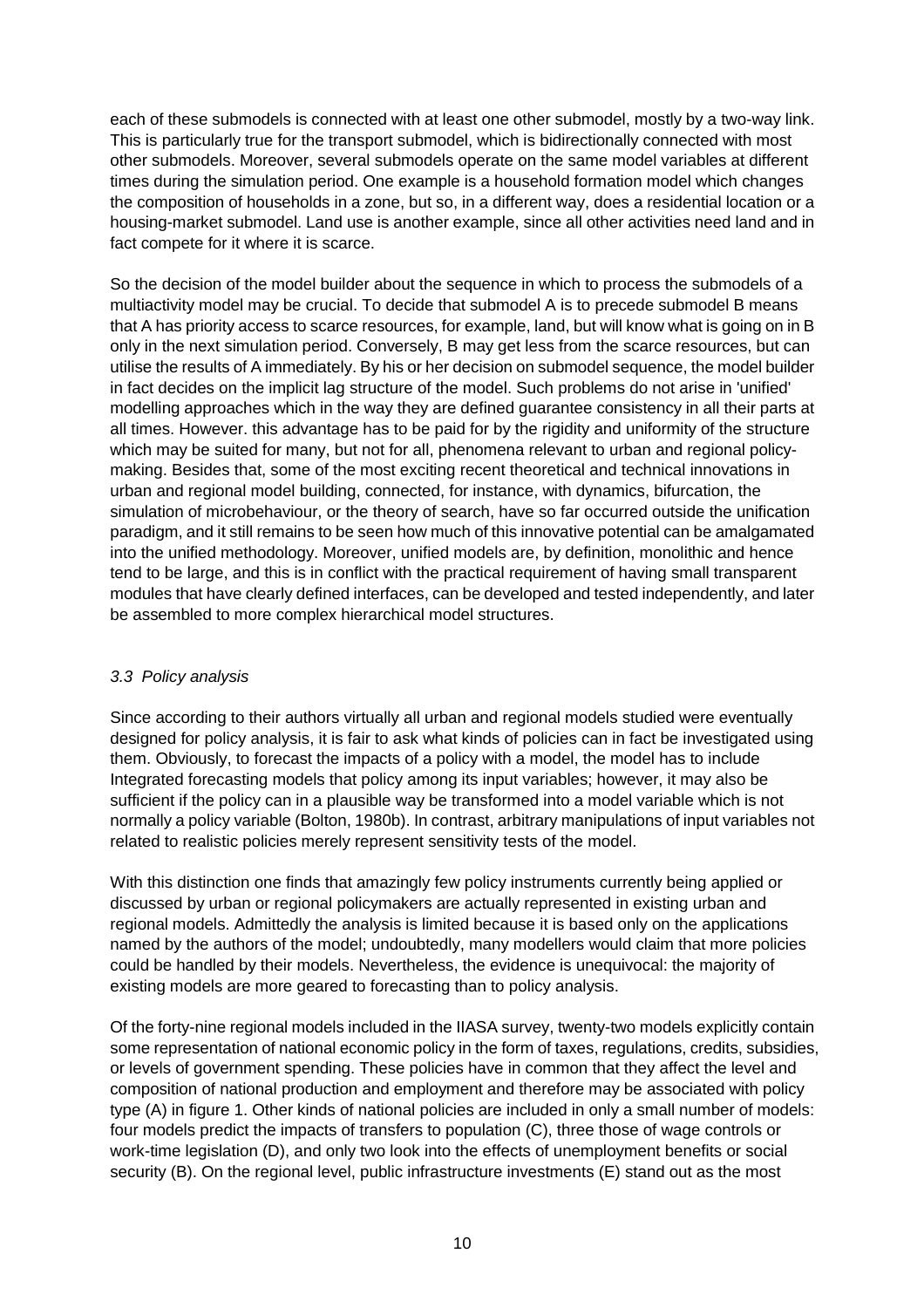frequent type of policy, being represented in fifteen models. Other region-specific policies are very infrequent in the sample: only three models explicitly treat direct subsidies to industry in the region (G) or transfers to the regional population (K), whereas the impacts of technology or innovation programmes (F), monetary incentives for migration (H), local taxes (I), or labour training programmes (J) are not represented in any model. For seventeen out of the forty-nine regional models of the IIASA survey no specific policies are indicated for evaluation.

In a similar fashion the urban models also are biassed towards a small subset of the spectrum of potential policies. Of the twenty-two urban models analysed by the author, eighteen include some sort of zonal land-use control, either explicitly (where land use is modelled) or in the form of constraints on activity location (P). Second in frequency are transport policies: in fifteen models, transport supply can be manipulated in terms of time, capacity, or cost (O); of course, changes of public transport levels of service or fares can be investigated only in the eight models where public transport is present (N). Neighbourhood improvement schemes or new public facilities (R) can be entered into only three models, and only five models respond to public housing programmes (Q). Direct subsidies to new or relocating firms (L, M) are accepted by only one model, whereas one other model predicts the effects of subsidies or taxes on the regional level (G, I). other models show the effects of changes in the national legislation on taxes, social security or other transfers, or on land prices or rent controls (A, B, C), but none of these policies is represented in more than one model.

Many other manipulations of model inputs reported in the literature, such as variations in the regional growth rate or redistributions of certain segments of employment or population in the region, although they may be useful as scenarios, represent sensitivity tests rather than policy alternatives, as these changes are not at the disposal of local, regional, or national policymakers.

## **4 Conclusions**

No straightforward consequences can be drawn out of the observations made in this paper. It has been shown that there exists little agreement between what it might be important to know about an urban or regional system from the point of view of a policymaker and what is actually treated in most existing models. Even models that claim to be integrated models lack either essential submodels or essential causal links between them, or both. It follows that the integration of subsystems in multiactivity urban and regional models is still a largely unresolved and widely neglected problem.

Moreover, it has been shown that there exist in parallel two conflicting modelling philosophies with respect to the building of integrated models, one directed towards unification and the other towards specialisation of model structures. Both strategies have their advantages and disadvantages, and it is impossible to make a judgment at this time as to which of the two will be more successful. However, the dominant impression derived from the analysis is that the task of building integrated urban-regional models has been too large in the past to be successfully tackled by a single researcher or research group. If integrated models of urban and regional systems are a worthwhile goal, more effective forms of cooperation between specialised research groups working at different places seem to be a necessary condition for further progress.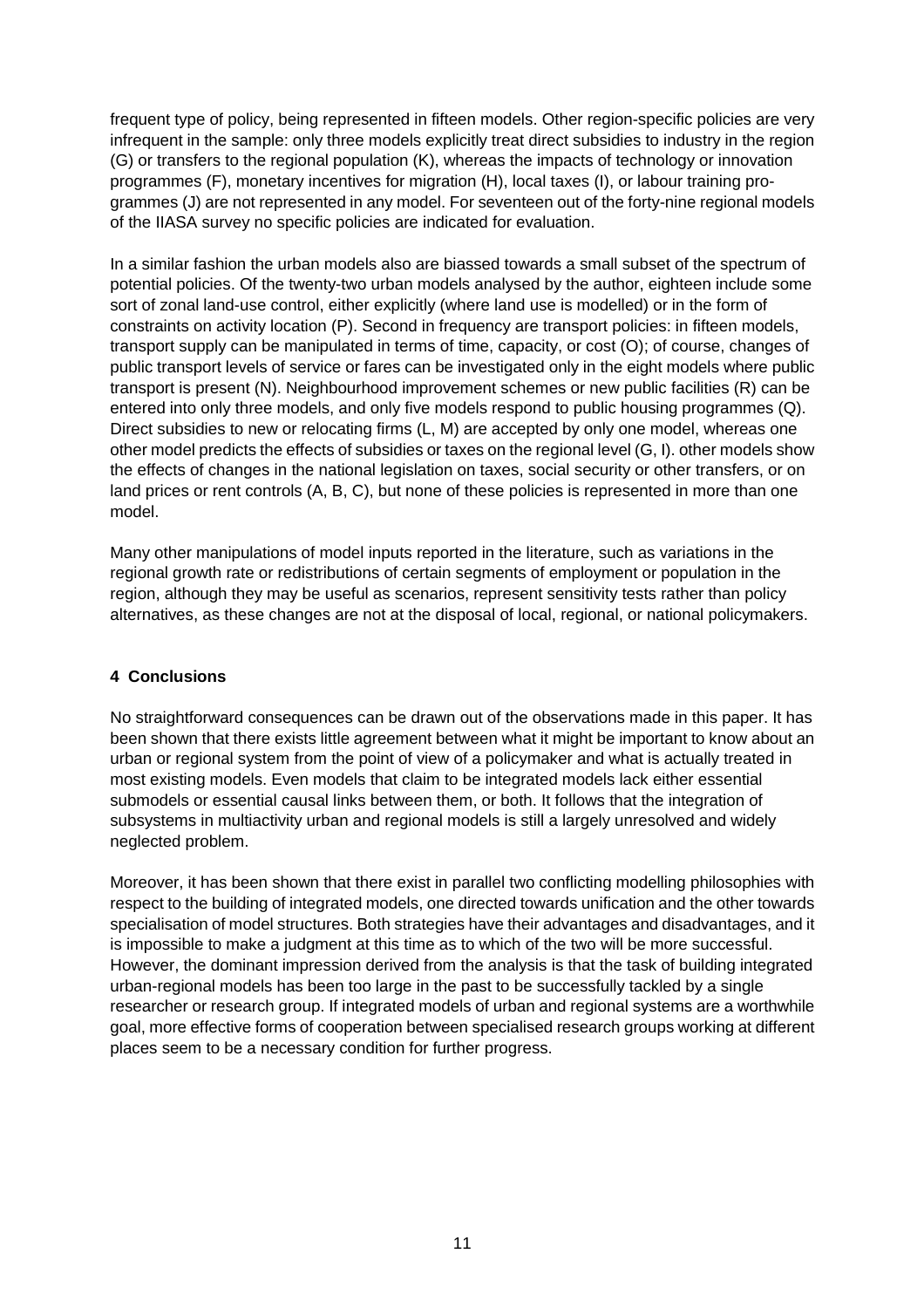#### **References**

- Allen P M, Sanglicr M, Boon F, Deneubourg J L, de Palma A, 1981 Models of Urban Settlement and Structure as Dynamic Self-organizing Systems Department of Transportation, Washington. DC
- Anas A, 1981, "The estimätion of multinomial logit models of joint location and mode choice from aggregated data" Journal of Regional Science **21** 223 - 242
- Anas A. 1982 Residential Location Markets and Urban Transportation (Academic Press, New York)
- Batty M,1983 Technical Issues in Urban Model Development Papers in Planning Research 66, University of Wales Institute of Science and Technology, Cardiff
- Beaumont J R, Clarke M, Wilson A G, 1981, "The dynamics of urban spatial structure: some exploratory results using difference equations and bifurcation theory" Environment and Planning A **13** 1173 - 1483
- Berechman J,1976, "Interfacing the urban land-use activity system and the transportation system" Journal of Regional Science **16** 183 - 194
- Bertuglia C S, Occelli S, Rabino G, Tadei R, 1980, "A model of urban structure and development of Turin: theoretical aspects" Systemi Urbani **1** 59 - 90
- Bolton R, 1980a, "Multiregional models: introduction to a symposium" Journal of Regional Science **20** 131 - 142
- Bolton R, 1980b, "The public sector in regional models" paper presented at a National Science Foundation Conference on Assessment of the State of the Art in Regional Modeling, Cambridge, MA; copy obtainable from Professor Bolton, Department of Economics, Williams College, Williamstown, MA
- Bolton R, Chinitz B, 1980, "Multiregional modeling" paper presented at the Meetings of the American Economic Association, Denver, CO; copy obtainable from Professor Bolton, Department of Economics, Williams College, Williamstown, MA
- Boyce D E, 1977 Equilibrium Solutions to Combined Urban Residential Location, Modal Choice, and Trip Assignment Models DP98, Regional Science Research Institute, Philadelphia, PA
- Broadbent T A, 1973. "Activity analysis of spatial-allocation models" Environment and Planning **5**  673 - 691
- Brotchie J F, 1978, "A model incorporating diversity in urban allocation problems" Applied Mathematical Modelling **2** 191 - 200
- Brotchie J F, Dickey J W, Sharpe R, 1980 TOPAZ-General Planning Technique and Its Applications at the Regional, Urban, and Facility Planning Levels (Springer, Berlin)
- Choukroun J-M, Harris B, 1981, "Modeling complex urban locational systems" in Essays in Societal Systems Dynamics and Transportation Ed. D Kahn, Department of Transportation, Washington, DC, pp E12-1 - E12-43
- Coelho J D, Williams H C W L, 1978, "On the design of land use plans through locational surplus maximisation" Papers of the Regional Science Association **40** 71 - 85
- Garin R A, 1966, "A matrix formulation of the Lowry model for intrametropolitan activity location" Journal of the American Institute of Planners **32** 361 - 364
- Geraldes P, Echenique M H, Williams I N, 1978, "A spatial economic model for Bilbao" PTRC Summer Annual Meeting, Warwick; copy obtainable from Dr Echenique, Marcial Echenique and Partners Ltd, 49-51 High Street, Trumpington, Cambridge CB2 2HZ
- Gordon P, Ledent J, 1980, "Modeling the dynamics of a system of metropolitan areas: a demoeconomic approach" Environment and Planning A **12** 125 - 133
- Hill D M, 1965, "A growth allocation model for the Boston region" Journal of the American Institute of Planners **31** 111 - 120
- Issaev B, Nijkamp P, Rietveld P, Snickars F (Eds), 1982 Multiregional Economic Modeling: Practice and Prospect (North-Holland, Amsterdam)
- Kain J F. Apgar W C Jr. Ginn J R, 1976 Simularion of Market Eflects of Housing Allowances. Volume I: Description of the NBER Urban Simulation Model RR77-2, Department of City and Regional Planning, Harvard University, Cambridge, MA